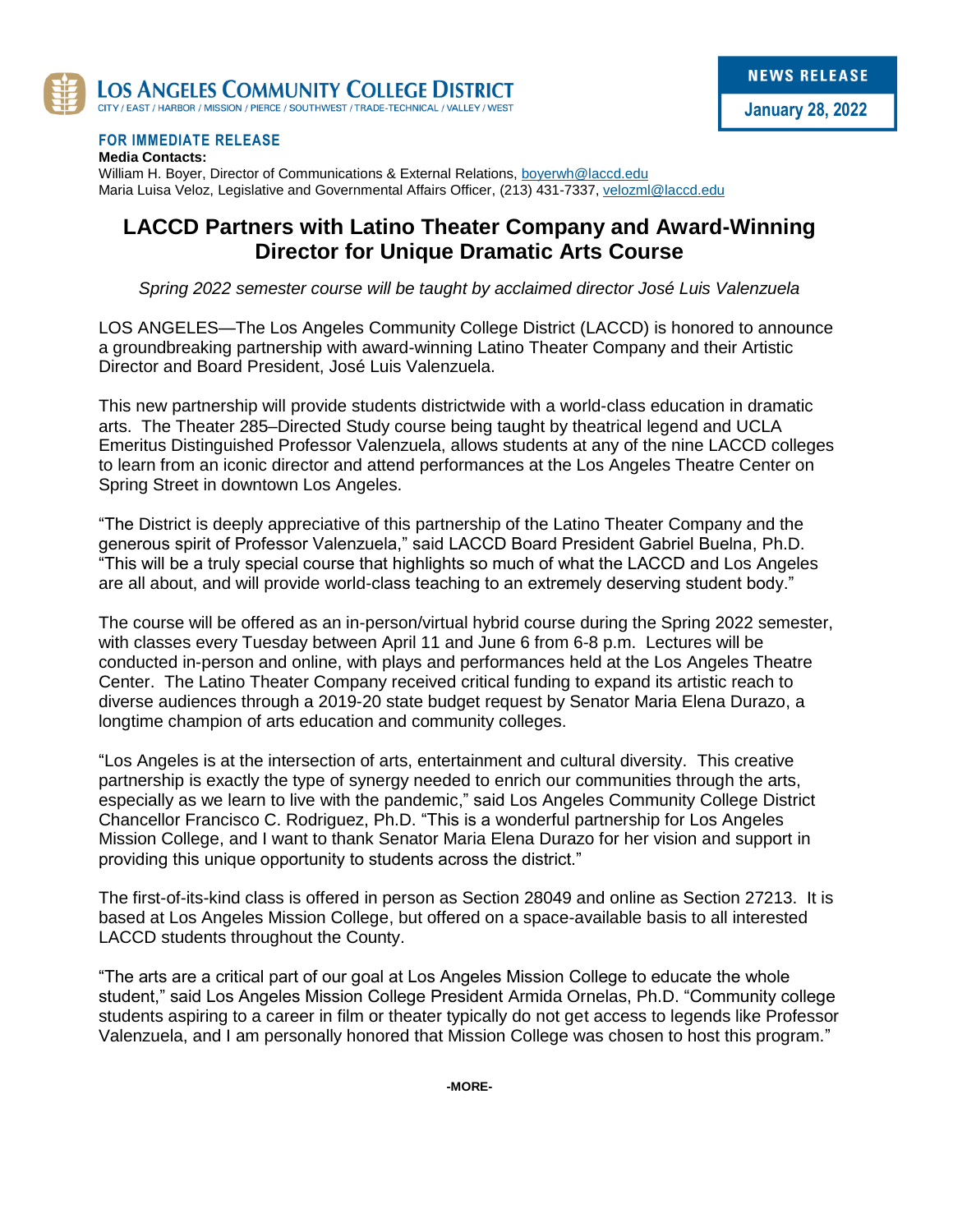The course will be taught by Valenzuela, an acclaimed director of film and theater and tenured professor at the UCLA School of Theater, Film & Television. He is the creator of the Latino Theatre Company at the Los Angeles Theatre Center and the Latino Theater Initiative at the Mark Taper Forum. Valenzuela's recent works include Whittier Boulevard and Mother of Henry by Evelina Fernandez (LATC); La Victima by El Teatro de La Esperanza (LATC), and La Virgen de Guadalupe, Dios Inantzin (Our Lady of the Angels Cathedral)—all produced by the Latino Theater Company.

"It is my absolute honor and pleasure to be able to work with the community college students who will become the next generation of leaders in Los Angeles. I hope this course will inspire the students to understand their cultural and historical contributions to American society," Valenzuela said.

Registration information for the Theater 285 course is available for students enrolled districtwide at [bit.ly/latinotheaterclass.](https://lamission.edu/news/newsitem.aspx?id=580) With the combination of virtual lectures and the new fare less public transit GoPass program that allows students to take Metro for free, students can participate in this course and get a rich experience for an extremely low cost.

The LACCD ["Colleges of Los Angeles"](http://laccd.edu/About/Pages/default.aspx) include: [Los Angeles City College;](https://www.lacitycollege.edu/) [East Los Angeles](https://www.elac.edu/)  [College;](https://www.elac.edu/) [Los Angeles Harbor College;](https://www.lahc.edu/) [Los Angeles Mission College;](http://www.lamission.edu/) [Los Angeles Pierce College;](http://www.piercecollege.edu/) [Los Angeles Southwest College;](https://www.lasc.edu/) [Los Angeles Trade-Technical College;](http://www.lattc.edu/) [Los Angeles Valley](https://www.lavc.edu/)  [College](https://www.lavc.edu/) and [West Los Angeles College.](http://www.wlac.edu/)

**# # #**

**About the Los Angeles Community College District**

We are the Colleges of Los Angeles! LACCD [\(www.laccd.edu](http://www.laccd.edu/)) is the nation's largest community college district, educating about 250,000 students annually at its nine colleges that serve the residents of more than 36 cities and communities from 900 square miles of Los Angeles County. Since 1969, the District has been providing an important learning pathway for students seeking transfer to four-year colleges or universities while also offering two-year degrees and certificated training programs to Southern California's diverse workforce in many specialized trades and professions. Follow us on Facebook,

[https://www.facebook.com/LACCD,](https://www.facebook.com/LACCD) @LACCD, and on Twitter[, https://twitter.com/laccd](https://twitter.com/laccd) @laccd and Instagram[, https://www.instagram.com/laccd\\_edu/](https://www.instagram.com/laccd_edu/) @laccd\_edu. **Members of the Board**

Gabriel Buelna, Ph.D., President | David Vela, Vice President | Nichelle Henderson, Second Vice President Mike Fong | Andrea Hoffman | Ernest H. Moreno | Steven F. Veres | Coraima Martinez, Student Trustee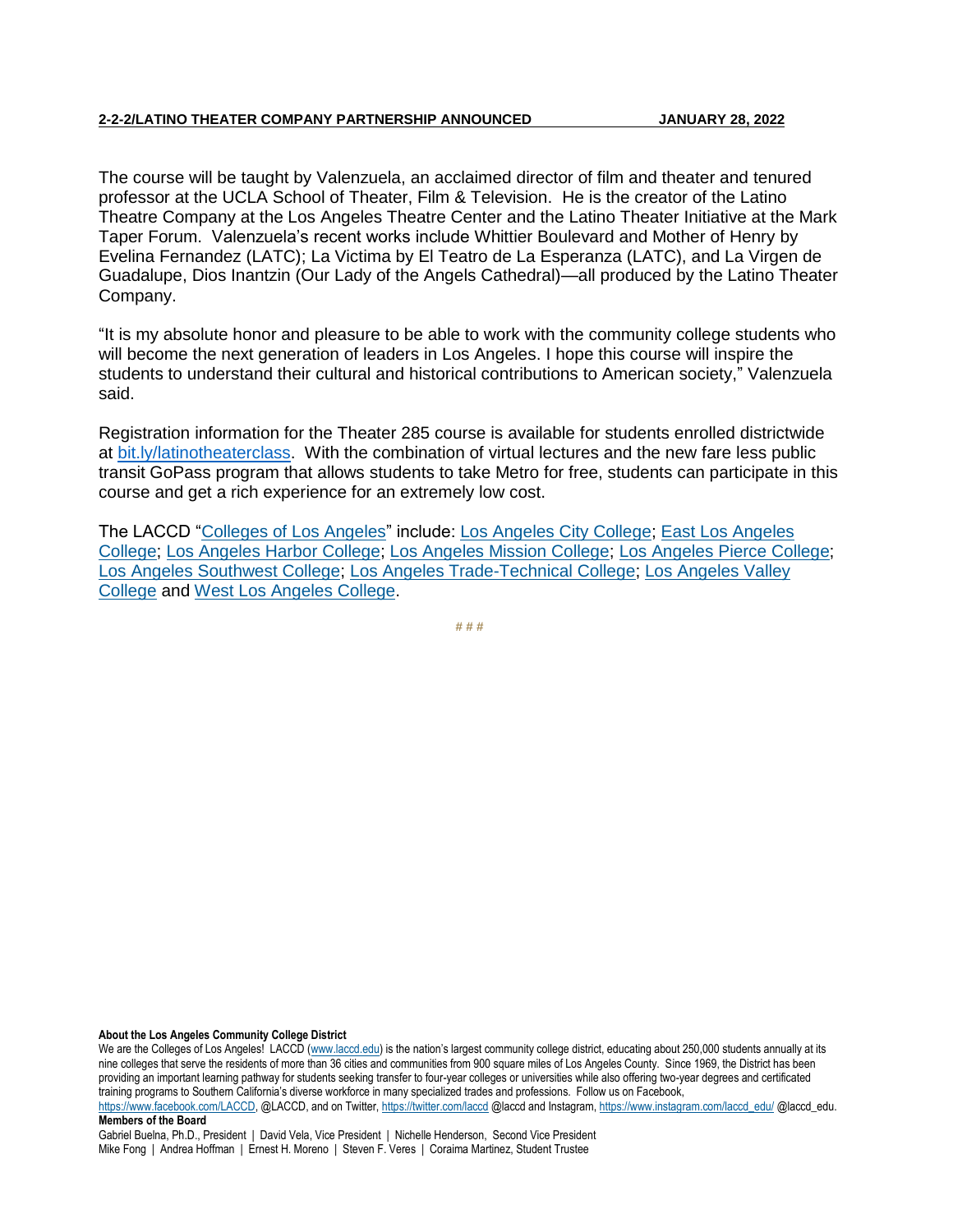

**FOR IMMEDIATE RELEASE MEDIA CONTACT:**

January 27, 2022 Alejandro Guzman, 818-833-3431

### **L.A. MISSION COLLEGE PARTNERS WITH LATINO THEATER COMPANY, AWARD-WINNING DIRECTOR FOR THEATER COURSE**

SYLMAR, CA — Los Angeles Mission College is honored to announce a groundbreaking partnership with the award-winning Latino Theater Company and their Artistic Director and Board President, José Luis Valenzuela.

This new partnership will provide students districtwide with a world-class education in dramatic arts. The Theater 285 – Directed Study course being taught by theatrical legend and UCLA Emeritus Distinguished Professor Valenzuela, allows students at any of the nine LACCD colleges to learn from an iconic director and attend performances at the Los Angeles Theatre Center on Spring Street in downtown Los Angeles.

"The District is deeply appreciative of this partnership of the Latino Theater Company and the generous spirit of Professor Valenzuela," said LACCD Board President Gabriel Buelna. "This will be a truly special course that highlights so much of what the LACCD and Los Angeles are all about, and will provide world-class teaching to an extremely deserving student body."

The course will be offered as an in-person/virtual hybrid course during the Spring 2022 semester, with classes every Tuesday between April 11 and June 6 from 6 pm to 8 pm. Lectures will be conducted in person and online, with plays and performances held at the Los Angeles Theatre Center. The Latino Theater Company received critical funding to expand its artistic reach to diverse audiences through a 2019-20 state budget request by Senator Maria Elena Durazo, a longtime champion of arts education and community colleges.

"Los Angeles is at the intersection of arts, entertainment and cultural diversity. This creative partnership is exactly the type of synergy needed to enrich our communities through the arts, especially as we learn to live with the pandemic," said Los Angeles Community College District Chancellor Francisco C. Rodriguez, Ph.D. "This is a wonderful partnership for Los Angeles Mission College, and I want to thank Senator Maria Elena Durazo for her vision and support in providing this unique opportunity to students across the district."

The first-of-its-kind class is offered in person as Section 28049 and online as Section 27213. It is based at Los Angeles Mission College but offered on a space-available basis to all interested students districtwide and throughout the County.

"The arts are a critical part of our goal at Los Angeles Mission College to educate the whole student," said Los Angeles Mission College President Armida Ornelas, Ph.D. "Community college students aspiring to a career in film or theater typically do not get access to legends like Professor Valenzuela, and I am personally honored that Mission College was chosen to host this program."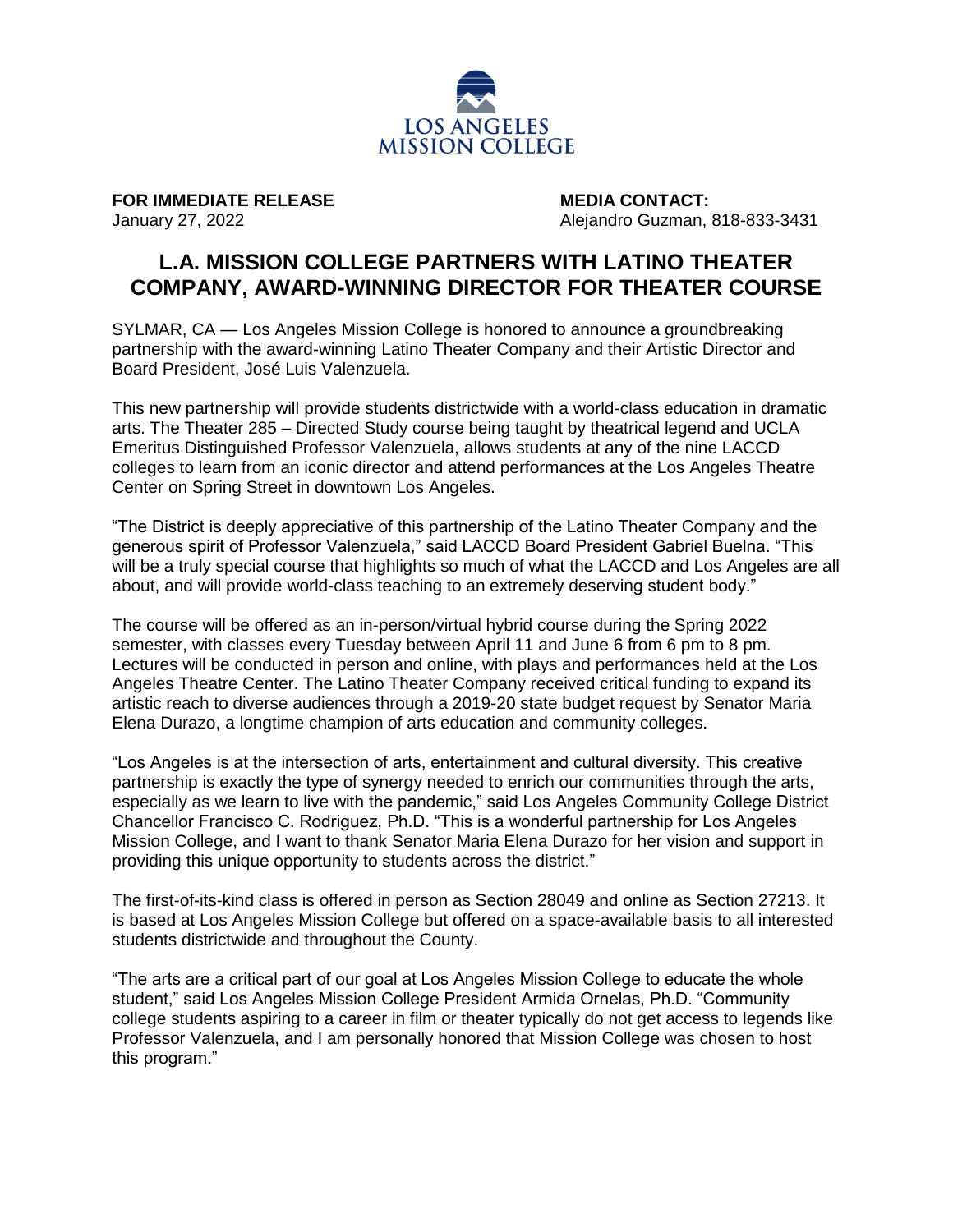

The course will be taught by Valenzuela, an acclaimed director of film and theater and tenured professor at the UCLA School of Theater, Film & Television. He is the creator of the Latino Theatre Company at the Los Angeles Theatre Center, and the Latino Theater Initiative at the Mark Taper Forum. Valenzuela's recent works include Solitude by Evelina Fernandez (LATC), La Victima by El Teatro de La Esperanza (LATC), and La Virgen de Guadalupe, Dios Inantzin (Our Lady of the Angels Cathedral) — all produced by the Latino Theater Company.

"It is my absolute honor and pleasure to be able to work with the community college students who will become the next generation of leaders in Los Angeles. I hope this course will inspire the students to understand their cultural and historical contributions to American society."

Registration for the Theater 285 course is available for students enrolled districtwide at [bit.ly/latinotheaterclass.](https://lamission.edu/news/newsitem.aspx?id=580) With the combination of virtual lectures and the new fare less public transit GoPass program that allows students to take Metro for free, students can participate in this course and get a rich experience for an extremely low cost.

###

*Los Angeles Mission College is committed to the success of its students. The college provides accessible, affordable, high-quality learning opportunities in a culturally and intellectually supportive environment. Learn more at www.lamission.edu.*